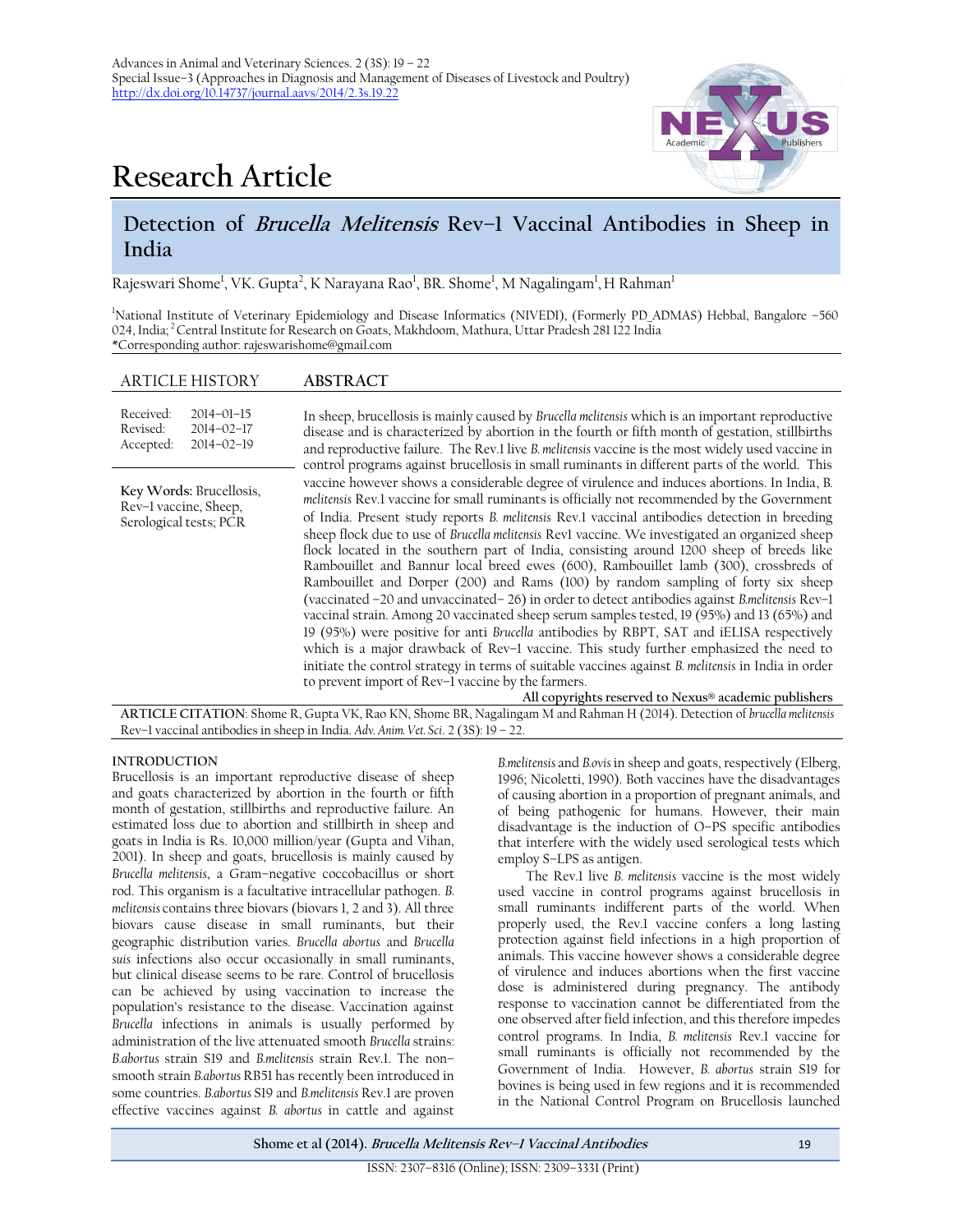

during 2011–12.The present study reports *B.melitensis* Rev.1 vaccinal antibodies detection in breeding sheep flock due to use of *B.melitensis* Rev.1 vaccine.

#### **MATERIALS AND METHODS History**

An organized sheep flock located in the southern part of India, consisting of around 1200 sheep of breeds like Rambouillet ewes and Bannur local breed 300 each (600), Rambouillet lamb (300), crossbreds of Rambouillet and Dorper (200) and Rams (100). These sheep were maintained in semi–intensive system of rearing. Sheep were maintained in separate sheds as per age, sex, pregnancy status with good managemental and feeding practices and vaccinated against sheep pox, enterotoxaemia (ET), peste–des–petis of ruminants (PPR) and hemorrhagic septiceaemia (HS) annually. As reported, due to incidence of brucellosis, only non–pregnant breeding females of Rambouillet and bannur breed were vaccinated against brucellosis using *B*. *melitensis* Rev–1 vaccine (imported vaccine) at the age group of 4–12 months.

## **Samples**

Forty six (46) blood samples of 20 from vaccinated and 26 from unvaccinated 17 non–pregnant ewes and 9 rams in the age group of two to two and half years were collected. These animals received *B*. *melitensis* Rev–1 vaccine (procured by farmer from unknown sources) an year back at the age of 4– 12 month. There were no incidences of late abortions in vaccinated flock whereas 3–5% abortions were regular feature in unvaccinated flock in the same farm. Five ml blood samples with and without anticoagulant were collected from 46 sheep along with deep vaginal swabs from 37 female animals in *Brucella* selective broth tubes (Pronadisa–Conda, Spain) containing antibiotic supplements.

## **Serological Studies**

Serum samples were subjected to rose bengal plate test (RBPT), serum agglutination test (SAT) and Indirect ELISA (iELISA). The SAT titre of  $\geq$ 1:40 (80 IU/ml) was considered positive for brucellosis (Al Dahouk *et al.,* 2003). *B.abortus*  colored and plain antigens were obtained from the Institute of Animal Health and Veterinary Biological (IAH & VB), Bangalore, India. Indirect ELISA to detect antibrucella was carried out using smooth lipopolysaccharaide (sLPS) antigen as per the iELISA protocol described in OIE manual (OIE 2009) and standardized and being regularly used in our laboratory (Shome *et al.,* 2007).

## **Isolation of Brucella Spp.**

Isolation of *Brucella* spp. was carried out using vaginal swabs from ewes (37) collected in *Brucella* selective broth tubes (Pronadisa–Conda, Spain) containing antibiotic supplements. Inoculated tubes were incubated with and without 10 per cent  $CO_2$  at 37<sup>O</sup>C for 72hrs. A loop full of broth culture from both the sets (broth) were streaked onto *Brucella* selective agar (Pronadisa–Conda, Spain) and  $int$ incubated at  $37^\circ$ C till the appearance of growth. The colonies were identified by the classical and molecular biotyping procedures (Alton *et al.,* 1988).

## **Brucella Genus–Specific PCR**

For molecular characterization of *Brucella* spp amplification of *Brucella* genus–specific sequences were amplified by PCR

using genus specific primers (Baily *et al*, 1992).The genomic DNA from 46 blood samples was extracted using DNAeasy blood and tissue kit (QiAgen, USA). The following primer pairs were used for the identification of genus *Brucella*: B4/B5 (B4 (F) TGGCTCGGTTGCCAATATCAA B5(R) CGCGCTTGCCTTTCAGGTCTG) for the expected amplified product of 223 bp (for the region of the sequence encoding a 31 kDa immunogenic bcsp31) as per Baily *et al.* (1992). The PCR reaction described briefly as: the reaction was carried out in 25μl reaction mixture of 12.5 μl 2x PCR– Master–Mix [0.05 units/μlTaq DNA polymerase in reaction buffer, 4 mM MgCl<sub>2</sub>, 0.4 mMdNTP (Fermentas)]. To make a final concentration of 1X, 1 μl of forward and reverse primers (12 pmol/μl), 10μl of DNA template, and nuclease free water was added to make 25μl final volumes. The DNA amplification reaction was performed in a Master Cycler Gradient Thermocycler (Eppendorf) with a preheated lid. The resultant PCR product was analysed by 1.5% agarose gel electrophoresis stained with ethidium bromide.

## **RESULTS AND DISCUSSION**

Brucellosis caused by *B. melitensis* is a significant problem in small ruminants; particularly in developing nations like India where small ruminant husbandry is gaining momentum due to market driven demand of meat and milk products, infections can be widespread. The relative importance of *B. melitensis* for sheep and goats varies with the geographic region, and can be influenced by husbandry practices and the susceptibility of sheep breeds in the region. Management practices and environmental conditions significantly influence the spread of infection. The administration of any live attenuated vaccine needs proper skill and technical knowledge in such management systems. The present study is an attempt to reveal the unauthorized use of *B.melitensis* Rev–1 strain as a vaccine in an organised farm.

The detection assays for goats and sheep are nearly the same as those for cattle because of the considerable genetic similarity between smooth strains of *Brucella* i.e. *B. Melitensis*  and *B. abortus* (Nielsen, 2002).Among 20 vaccinated sheep serum samples tested, 19 (95%), 13 (65%) and 19 (95%) were positive for anti *Brucella* antibodies by RBPT, SAT and iELISA respectively. Similarly, in unvaccinated sheep sera samples, only 3 out of 26 (11.5%) positive by RBPT and SAT and 6 out of 26 (23%) by iELISA(Table 1). Out of three serological tests conducted, iELISA detected higher positives than the other two tests in both the groups. The higher positives detected in iELISA is due to the ability of the enzyme assay to detect very low levels of antibodies in the early or late stage of infection/ post vaccination while RBPT and SAT fails to detect the same (Guarino *et al.,* 2000). Among 22 RBPT positive sera samples tested for SAT titres, significant SAT titres  $($  1:40) in 16 (34.7%). In SAT too, specificity is reduced by nonspecific antibody thought to be IgM (OIE, 2008) and hence conventional screening tests are presently replaced by enzyme based assays which are sensitive and recommended for screening. RBPT is a screening test and is adequate for detecting infected herds or to guarantee the absence of infection in brucellosis free herds. Though it is used widely as screening test, the test has low specificity and hence RBPT positive sera has to be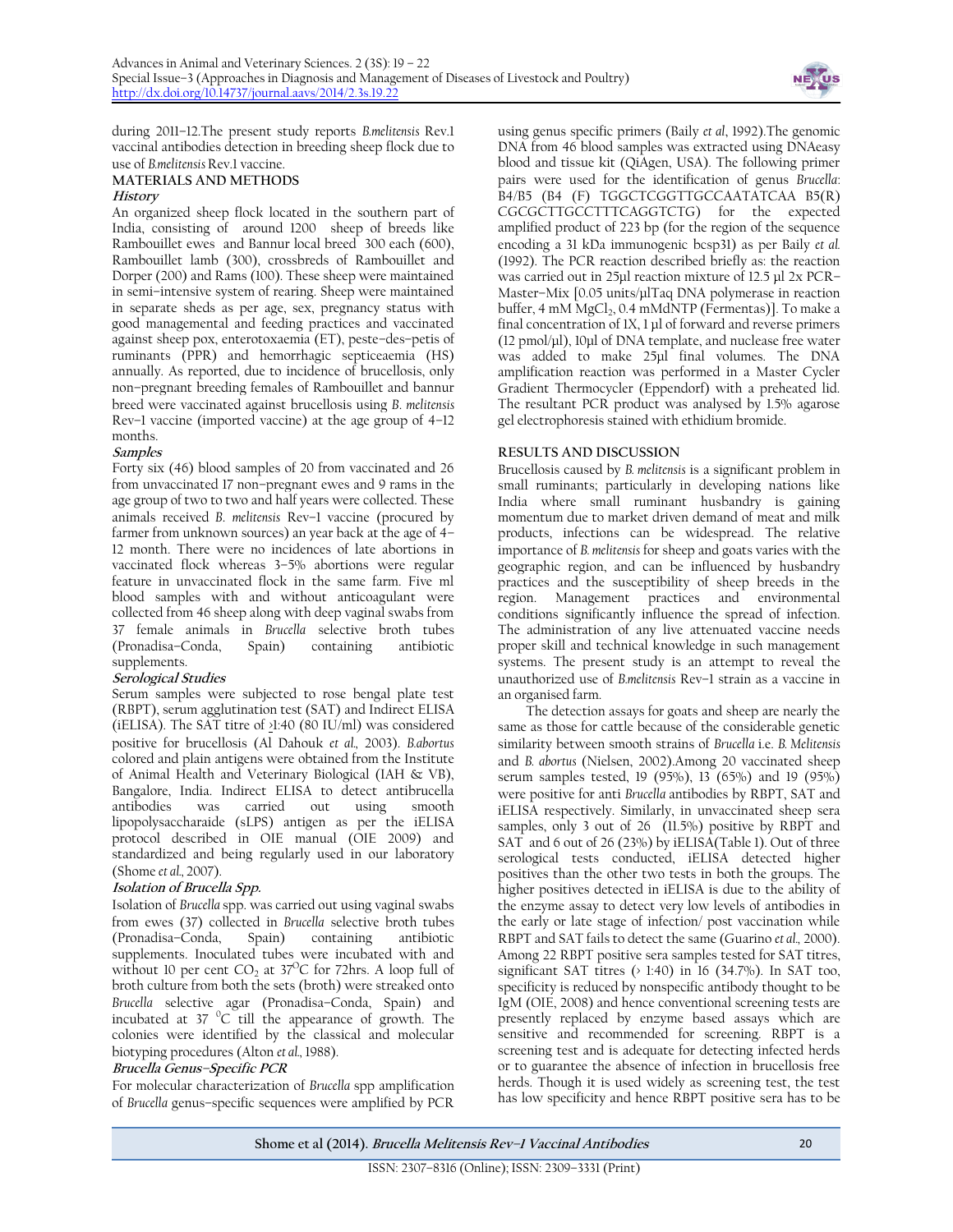

assessed further for SAT tires to interpret disease status (Smits and Kadri, 2005). Presently there is no objective criterion to decide whether cases exclusively detected or missed by either test represent false positive or negative reactions. This may account for the observed discrepancies in the cases of sheep which belong to a single farm of unknown infectious status. However, further confirmation

of ELISA positive animals was much needed by some direct detection method like PCR. On screening of 46 blood samples by PCR, genus-specific 223bp product could not be amplified in both sero–positive and sero–negative samples and no isolations could be made from the 37 vaginal samples indicating only presence of antibody.

| Status of<br>vaccination | No of<br>animals | <b>Sex</b>      | Vaccination<br>age | Age at which<br>blood collected | <b>RBPT</b>    | <b>SAT</b><br>titres<br>>1:40 | <b>ELISA</b>                                          | Brucella spp<br>isolation | <b>PCR</b> |
|--------------------------|------------------|-----------------|--------------------|---------------------------------|----------------|-------------------------------|-------------------------------------------------------|---------------------------|------------|
| Vaccinated               | 20               | F               | $4-12$ months      | 14–24 months                    | 19/20<br>(95%) | 13/20<br>(65%                 | 19/20(95%)                                            | Nil                       | Nil        |
| Unvaccinated             | 26               | $F=17$<br>$M=9$ | NA                 | $10-32$ months                  |                |                               | $6/26(30\%)$<br>3 each in male<br>and female<br>sheep | Nil                       | Nil        |

The live attenuated *B melitensis* Rev.1 strain is presently recognized as the best available vaccine for the prophylaxis of brucellosis in sheep and goats. It has been now proved that vaccination of pregnant animals with a full dose of Rev.1 administered subcutaneously results abortion in many animals and produces long–lasting immune response.

The study clearly indicated the presence of vaccinal antibody in the vaccinated sheep suggesting the persistence of antibody beyond one year of vaccination. No late gestation abortions indicated the good protection in vaccinated ewes. In the unvaccinated 06 seropositive sheep (ewes: n=3, ram: n=3) cases were recorded by ELISA indicating either the exposure of these animals to *Brucella*  infected material/ animals in the flock or introduction of new animals from brucellosis endemic flocks. The three breeding seropositive rams in the tested samples indicate greater chance of disease transmission within the farm.

The persistence of vaccinal antibody in *B.abortus* S19 vaccinated calves upto 180 days (Lord *et al.,* 1998) and *B.melitensis* Rev.1 long–lasting antibody response has been reported (Blasco, 1997a). Like the RBPT, the ELISA is very sensitive, for detection of vaccine–induced antibody, and positive samples should be retested using a confirmatory and/or complementary test(s) like CFT. False–negative reactions may occur, usually due to prozone phenomenon, which may be overcome by diluting the serum or retesting after a given time (OIE 2008). The live attenuated *B.melitensis*  Rev.1 strain given to replacement animals (3–5 months old) by the standard method (1x10<sup>9</sup>cfu subcutaneously), the Rev.1 vaccine induces solid immunity against *B.melitensis*. However, infection in vaccinated animals by subcutaneous inoculation causes a generalised Rev.1low grade infection thus inducing an intense and long–lasting antibody response that interferes with subsequent serological screening (Elberg, 1996).Similar to *B abortus* infection in cattle, *B melitensis* can be transmitted from the dams to lambs or kids. A small proportion of lambs or kids can be infected *B melitensis*, but the majority of infections are probably acquired by consumption of colostrum or milk. These lambs or kids may have infections in the lymph nodes draining the gastro–intestinal tract and may shed *B melitensis* organisms in the faeces.

The preliminary sero–screening survey conducted during 2006–2010 on sheep samples received from seven states of India (n=1702), the prevalence of brucellosis was found to be 6.2% (106/1702) when tested by iELISA with the highest seroprevalence in the state of Karnataka and Rajasthan (data under publication). Because of increasing incidence of abortions in the sheep flocks and non– availability of the *B.melitensis* Rev.1 vaccine in the country, the farmer might have imported the vaccine from neighboring country to protect sheep against brucellosis.

*B. melitensis* widely accepted as the most virulent of *Brucella* spp., has proven to be a very difficult organism to eliminate and no country has been able to eradicate the disease following its widespread establishment. In general, mass immunization is indicated where the prevalence of infected animals is high. And it helps to rapidly establish a relatively immune stock, and reduces the level of abortions and excretors of *brucella,* thus reducing contamination of the environment and disease transmission (Kolar, 1995).Keeping the rise in both human and livestock brucellosis incidences ( Mantur and Amarnath ,2008) , both prophylaxis and complimentary measures needs to be adopted in India which has about 5.3% and 17% of world sheep and goat population, respectively (Livestock Census 2007).

*B. melitensis* Rev. 1 is currently the only approved vaccine available for protection against *B. melitensis* infection. Rev1 is pathogenic to humans via aerosol exposure or self– inoculation causing generalized brucellosis in affected individuals. Like all other *Brucella* vaccines, Rev1 can cause local hypersensitivity reactions in cases of accidental inoculation (Schurig *et al.,* 2002).Erratic administration of vaccines or their use without adequate quality control is not effective and sometime poses threat to human population. Adequate protection is only possible if the vaccine quality is good and if the vaccines are administered to at least 80 % of the animals at risk (Garrido, 1992).The Rev.1 vaccine is a useful tool for the control of brucellosis in sheep and goats and to stop the infection of human beings. Its administration should be related to the epidemiological situation in order to be compatible with an eradication policy based on test–and–slaughter. The degree of

**Shome et al (2014). Brucella Melitensis Rev–1 Vaccinal Antibodies** 21